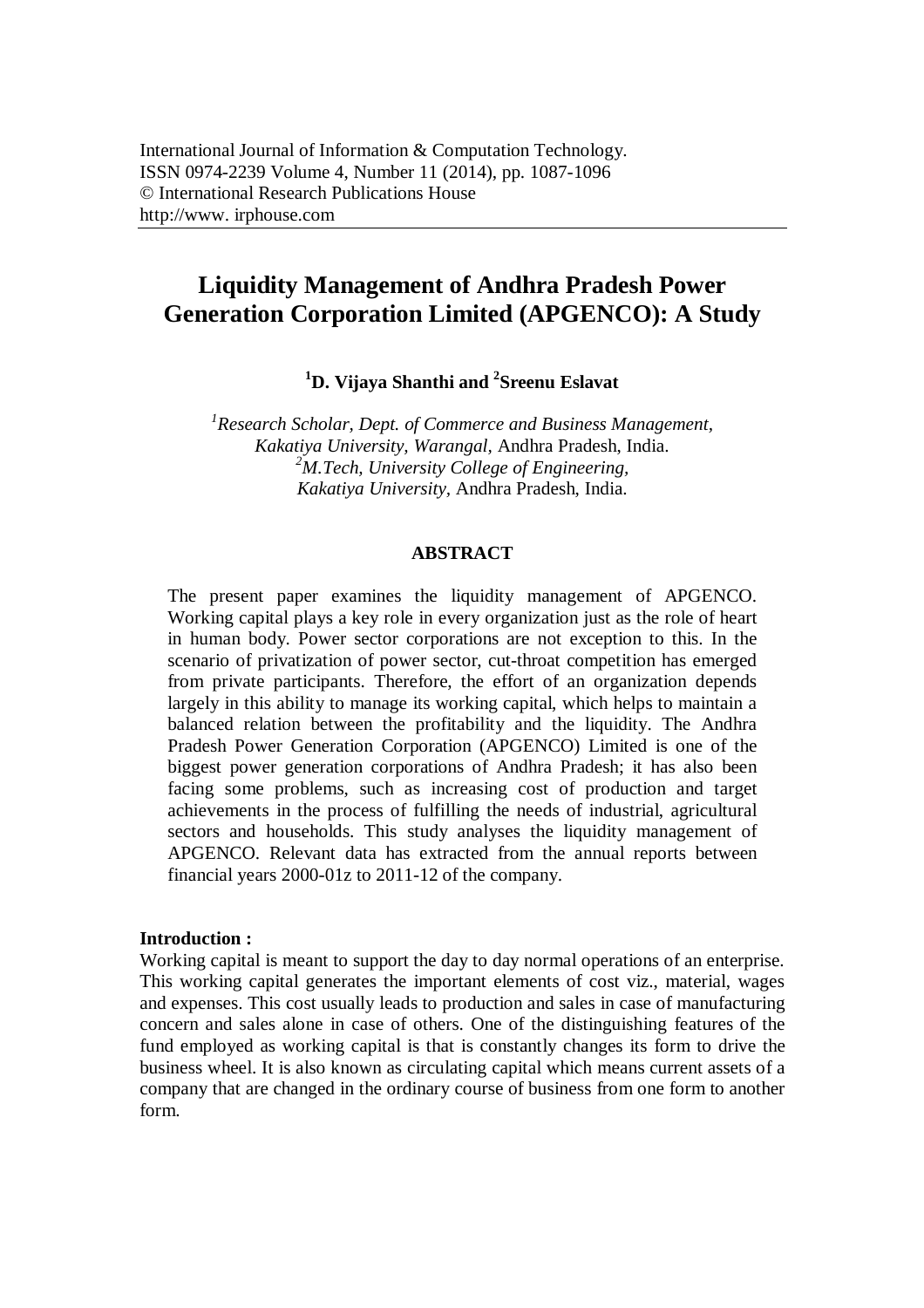Basically there are two type of working capital concept. They are balance sheet concept and operating cycle concept. According to the balance sheet concept, working capital is meant by gross working capital (i.e., the difference between total current assets and total current liabilities). On the other hand, according to the operating cycle concept, working capital is meant to support all the operational activities of the firm and cost there off. Here operating cycle represents the period during which investment of one unit of money will remain blocked in the normal course of operation till recovery out of revenue.

#### **Power Industry in India**

India is the fifth largest electricity generation capacity in the world. The total installed capacity of India is -150, 000 MW, of which the majority of generation, transmission and distribution capabilities lie either with public sector companies or with State Electricity Boards (SEBs). The overall power generation in the country has increased from 723.793 billion unit (BU) during 2008-09 to 771.551 BU during the year 2009- 10. In the month of August 2011, the Total Installed Capacity of state, central and private sector is 181, 558.12. The power is generating through various sources such as Thermal, Hydro (Renewable), Nuclear, Renewable Energy Sources, each contributing a percentage of 65.21, 21.04, 2.63, and 11.10 respectively.

#### **The Profile of APGENCO**

Andhra Pradesh Power Generation Corporation Limited (APGENCO) is the electricity generation company of the Government of Andhra Pradesh state in India. APGENCO came into existence on 28.12.1998 and commenced operations from 01.02.1999 after unbundling the activities relating to Generation, Transmission and Distribution of Power. The installed capacity of APGENCO as on 30.01.2011 is 8384.9 MW comprising 4382.50 MW Thermal, 3790.40 MW Hydro and 2 MW Wind power stations, and contributes about half the total Energy Requirement of Andhra Pradesh. It is the Third Largest Power Utility in India and Second highest Hydel Installed Capacity in India. Apart from operation & Maintenance of the power plants it has undertaken the execution of the ongoing & new power projects scheduled under capacity addition programme and Is taking up renovation & modernization works of the old power stations. APGENCO has an equity base of Rs.2107 crores with 11, 000 dedicated employees as on 30.06.2009. The company has earned a net profit of Rs.288.66 crores as against a profit Rs.246.46 Crores for the previous year 2008- 2009.

## **Objects of the Study :**

The main objective of the study are :

- To examine item wise analysis of each component of Gross working capites.
- To study liquidity position of the APGENCO Ltd.
- To evaluate the liquidity management through ratio analysis.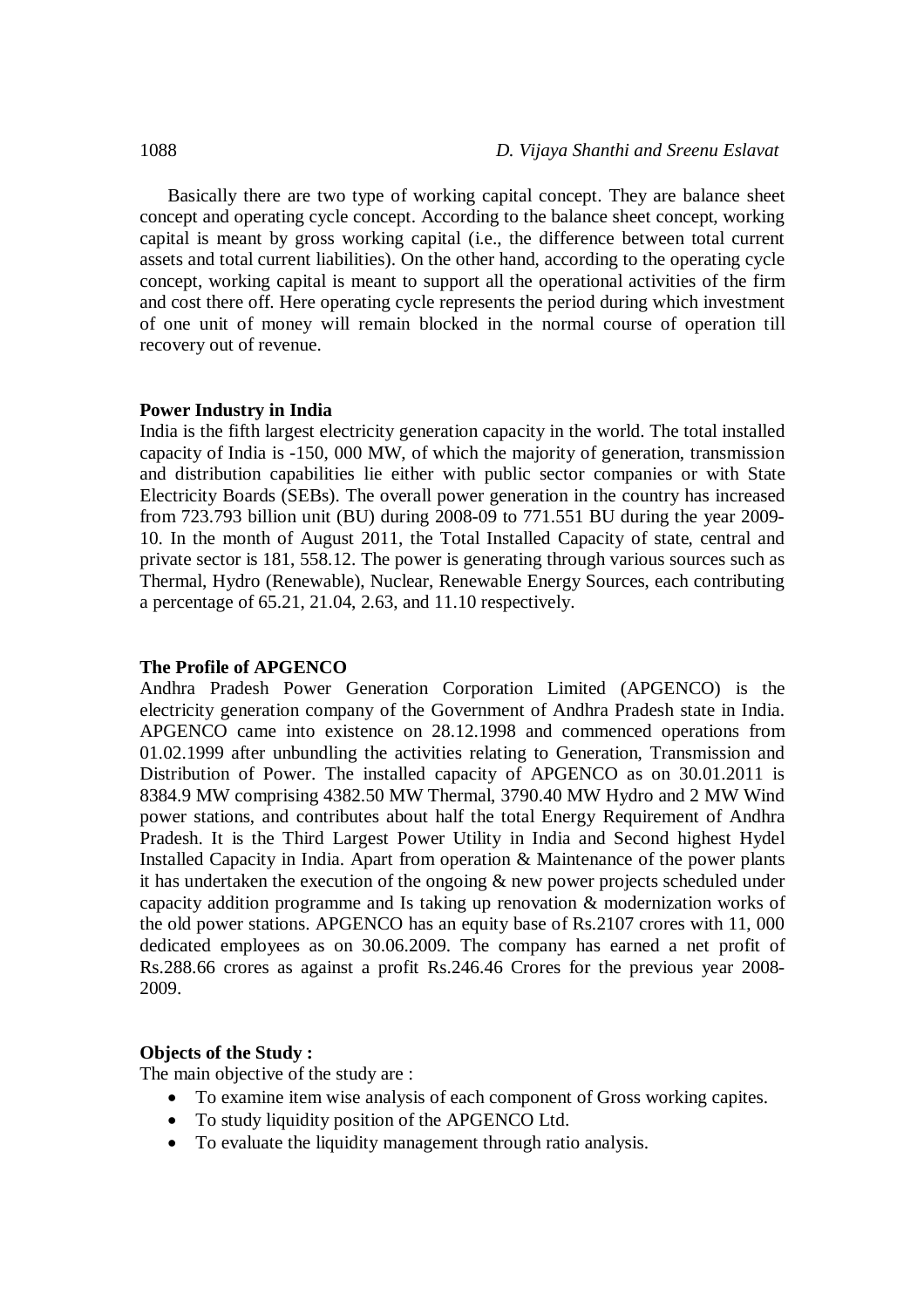## **Methodology :**

The present study is a case method of research for which the required data has been collected from the secondary sources comprising of published annual reports of the APGENCO Ltd., from 2000-01 to 2009-10, and various studies made available through library works. For assessing the performance of working capital position, in this study the technique of ratio analysis have been used. The collected data have been analysed in four ways.

- a. Analysis of components of Gross working capital,
- b. Analysis of liquidity positions,
- c. Analysis of liquidity ratio, and
- d. Liquidity ranking.

The collected data is processed, tabulated and analyzed in a systematic manner and for the data analysis various statistical methods have been applied such as percentages, growth rates, mean, standard deviation co-efficient of variations in this study.

## **Liquidity Management in APGENCO Ltd.:**

This section present the liquidity management in APGENCO Ltd., focusing on examining the components of working capital, liquidity position using different liquid ratios for the study period.

#### **Components of Working Capital:**

The components of gross working capital presented in Table-I for the selected company to examine the gross working capital funds are locked up and to find out the factors responsible for significant changes in the working capital for different years. It can be observed that the working capital consists of inventory sundry debtors (including the current assets/receivables), cash & bank balances and loans & advances.

Out of the four components of working capital, on an average more than  $3/4<sup>th</sup>$  of the sundry debtors contributed with proportion from 59.51 per cent in 2001-J02 to 86.18 per cent in 2004-05. This evidences that the working capital blocked up due to increase in debtors. This may also indicate a liberal credit policy with chances of bad debts and collection charges. Inventory occupied the second position in the gross working capital and varied from 8.12 per cent in 2001-02 to 13.97 in 2009-10 with an average of 11.04 per cent Loan & advances ranked third, decreasing from 27.54 per cent in 2000-01 to 0.70 per cent in 2009-10 with an average' of 9.43 per. cent. The share of cash & bank balances in the gross working capital increased from 1.52 per cent in 2000-01 to 2.89 per cent in 2009-10 with an average share of 1.87: per cent. In a comfortably financed business, cash & bank balances will probably run not less than 5 to 10 per cent of the current assets, Since the current liabilities are not expected to exceed half of the current! assets where as the cash percentage should run under 10 to 20 per cent of the same. This shows that the company understudy had not been maintaining sufficient cash & bank balances and this definitely adversely affects on the liquidity of the company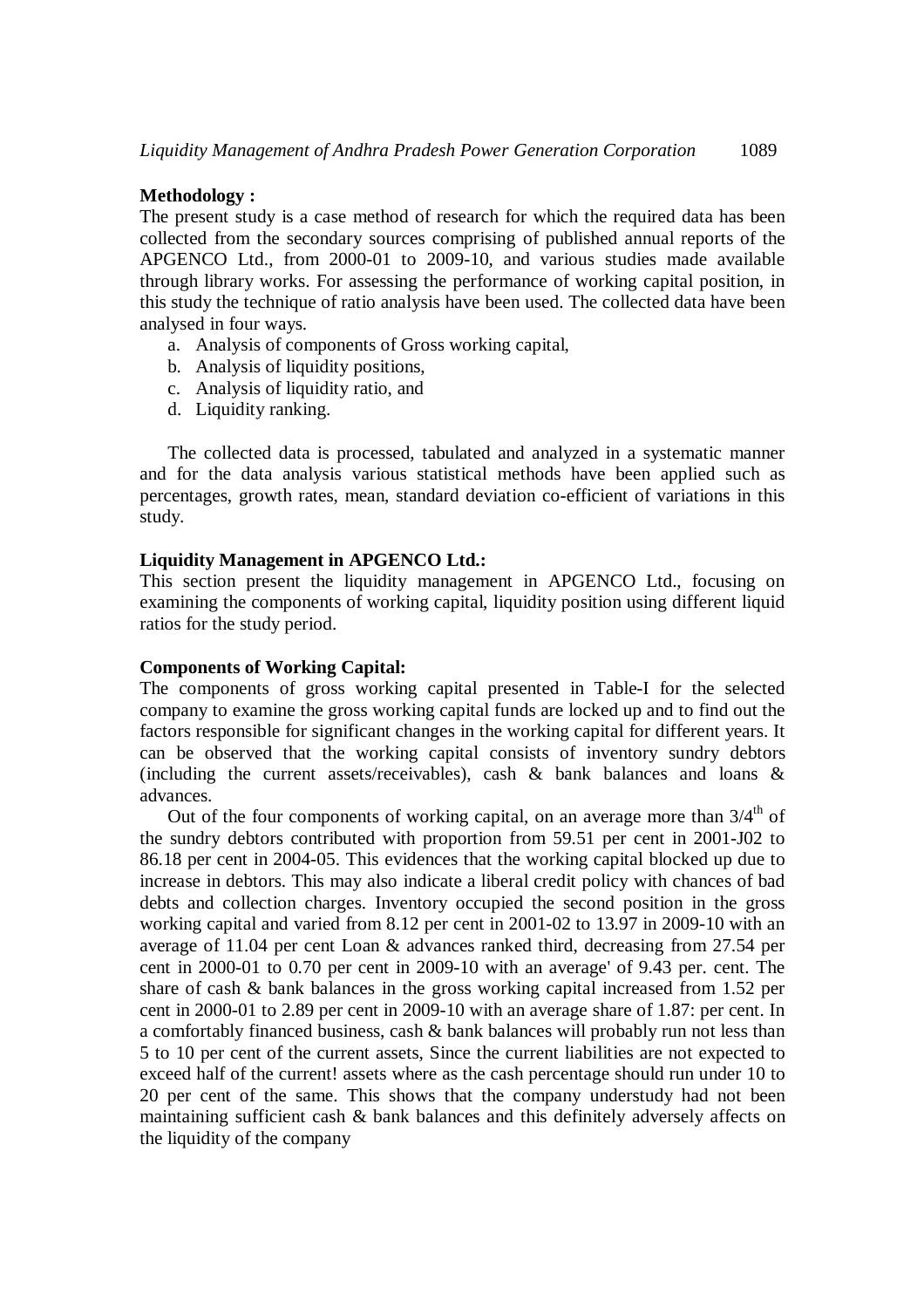| Year    |        |         | <b>Inventory Debtor Cash and Bank Loan &amp;</b> |                 | <b>Total</b> |
|---------|--------|---------|--------------------------------------------------|-----------------|--------------|
|         |        |         | balance                                          | <b>Advances</b> |              |
| 2000-01 | 259.07 | 1348-94 | 34.56                                            | 624.24          | 2266.81      |
|         | 11.43% | 59.51%  | 1.52%                                            | 27.54%          | 100%         |
| 2001-02 | 175.92 | 1460.87 | 33.43                                            | 496.51          | 2166.73      |
|         | 8.12%  | 67.42%  | 1.54%                                            | 22.92%          | 100%         |
| 2002-03 | 206.20 | 1450.26 | 463.59                                           | 497.71          | 2200.76      |
|         | 9.37%  | 65.90%  | 2.12%                                            | 22.62%          | 100%         |
| 2003-04 | 287.92 | 1986.65 | 62.03                                            | 127.39          | 2463.99      |
|         | 11.69% | 80.63%  | 2.52%                                            | 5.17%           | 100%         |
| 2004-05 | 228.32 | 2134.04 | 16.81                                            | 97.22           | 2476.39      |
|         | 9.22%  | 86.18%  | 0.68%                                            | 3.93%           | 100%         |
| 2005-06 | 288.85 | 2277.90 | 70.73                                            | 87.04           | 2724.52      |
|         | 10.60% | 83.51%  | 2.60%                                            | 3.19%           | 100%         |
| 2006-07 | 262.39 | 2150.65 | 37.08                                            | 156.55          | 2606.67      |
|         | 10.07% | 82.51%  | 1.42%                                            | 6.01%           | 100%         |
| 2007-08 | 393.88 | 2425.35 | 39.83                                            | 34.51           | 2893.57      |
|         | 13.61% | 83.62%  | 1.38%                                            | 1.19%           | 100%         |
| 2008-09 | 430.97 | 2936.79 | 69.74                                            | 35.94           | 3473.41      |
|         | 12.41% | 84.55%  | 2.01%                                            | 1.03%           | 100%         |
| 2009-10 | 577.17 | 3405.38 | 119.32                                           | 29.01           | 4130.88      |
|         | 13.97% | 82.44%  | 2.89%                                            | 0.70%           | 100%         |
| Mean    | 311.07 | 2157.68 | 5.01                                             | 218.61          | 2740.37      |
|         | 11.04% | 77.66%  | 1.87%                                            | 9.43%           | 100%         |

**Table – I** Composition of Gross working capital of APGENCO Ltd (Rs. in crores)

Source : Annual Reports of APGENCO Ltd.

An attempt is made in the table-II to examine the liquidity position; of the company. The current assets have, been reached 1.82 (i.e. 82 per cent growth) times over a decade period i.e. increased from Rs. 2266.81 crores in 2000-01 to Rs.413.0.88 crores in 2009-10. The coefficient of variation 21.37 per cent shows consistency in growing the current assets during the decade period Almost the same trend has been continuing in liquid assets with a growth of 77 per cent (1.77 times), standard deviation was Rs.480.46 and coefficient of variation was 19.78 percent during the same period..On the other hand, current liabilities increased with a growth rate of 46%, which were moved from Rs. 2070.98 crores to Rs.3023.57 crores during the study period from 2000-01 to 2009-10. The standard deviation was Rs.594.95 crores and co-efficient of variation was 31.75 per cent, which is evident that more" flexibility in current liabilities than the current assets and quick assets during the decade period. Of the several measures, net working capital (NWC) itself provides, a margin of safety or 'cushion' of protection provided for creditors. The table shows that the company had positive networking capital throughout the period except 3 years 2006-07, 2007-08 and 2008-09. The more the amount of net working capital the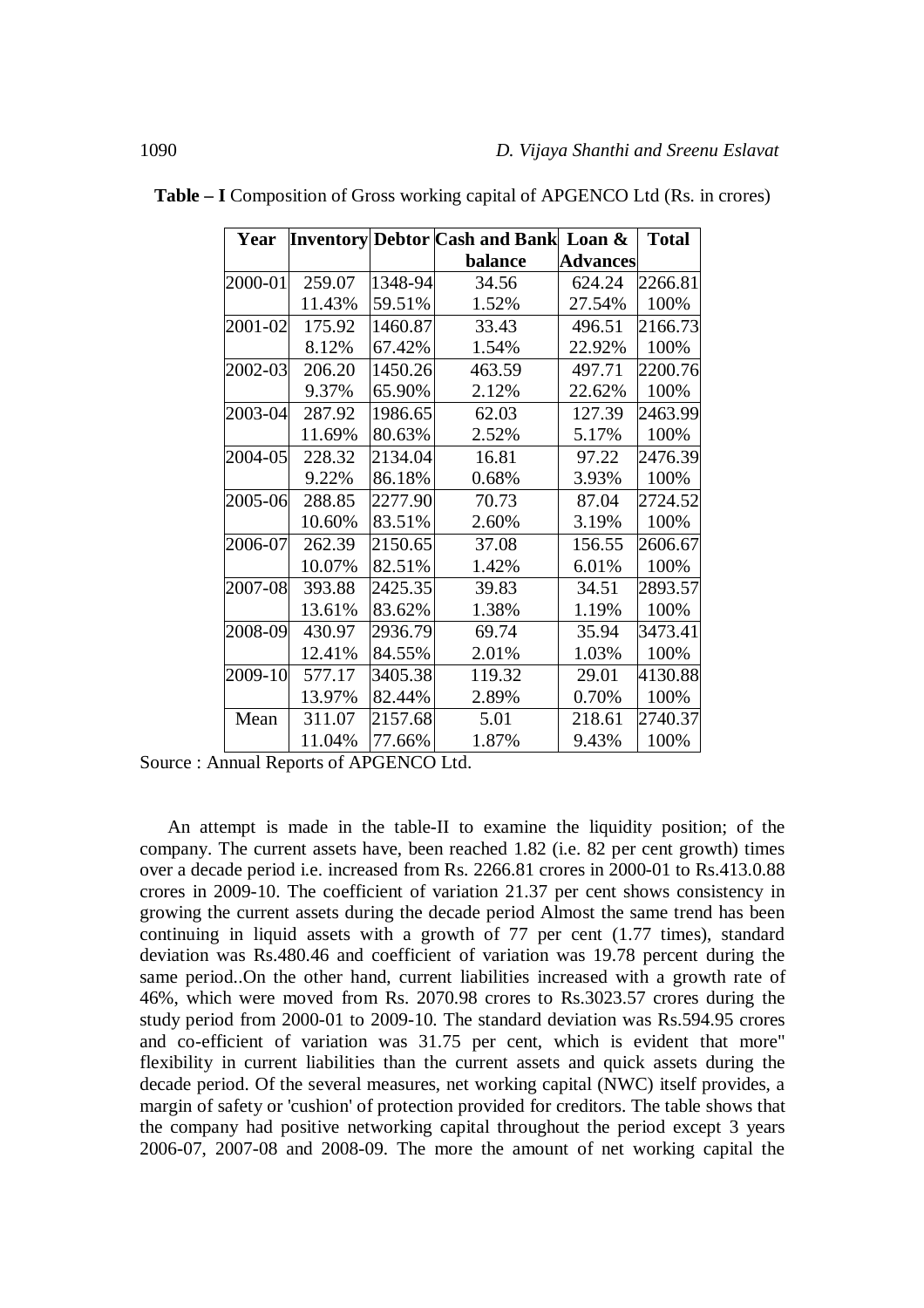greater the liquidity of the firm. NWC increased from\Rs.l95.82 crore to Rs. 1107.31 crore, registered with a growth rate of 4.65 percent over the selected decade period.In fact, the measure of net working capital does not indicate the true ability to pay current debts when they become due. Net working capital being the excess of current assets over current liabilities and since these current assets comprise illiquid inventory, the measure of 'quick net working capital' (QNWC), i.e., quick/liquid assets less current liabilities has been adopted as more relevant than the measure of NWC. Quick assets refer to current assets less inventory. The QNWC figures computed for the company clearly shows that the selected company had a positive 'margin of safety' or 'cushion' of protection provided for creditors from quick/liquid assets throughout the period of the study. The quick net working capital of APGENCO Ltd., also did not show any definite trend of neither rise nor fall. On average, the company had positive QNWC. Hence, the measure of QNWG shows that the company has the capability of paying current debt during the study period.

| Year        | Current       | Quick /                           | <b>Current</b> | <b>Net</b> | Insurance/      | <b>OWC</b>    | $I/d$ in   |
|-------------|---------------|-----------------------------------|----------------|------------|-----------------|---------------|------------|
|             | <b>Assets</b> | Liquid Assets Liabilities working |                |            | <b>Decrease</b> |               | <b>OWC</b> |
|             |               |                                   |                | capital    | in NWC          |               |            |
| 2000-01     | 2266.81       | 2007.74                           | 2070.98        | 195.82     |                 | $-63.24$      |            |
| 2001-02     | 2166.73       | 1990.81                           | 1880.48        | 286.25     | 90.43           | 110.33 173.57 |            |
| 2002-03     | 2200.76       | 1994.56                           | 1784.48        | 416.28     | 130.03          | 210.08        | 99.75      |
| 2003-04     | 2463.99       | 2176.07                           | 1361.72        | 1102.28    | 686.00          | 814.35        | 64.27      |
| 2004-05     | 2476.39       | 2248.07                           | 1187.76        | 1288.63    | 186.35          | 1060.31245.96 |            |
| 2005-06     | 2724.52       | 2435.67                           | 1157.11        | 1567.41    | 278.78          | 1278.56218.25 |            |
| 2006-07     | 2893.57       | 2499.69                           | 2025.30        | 868.27     | $-236.60$       | 474.39 368.09 |            |
| 2007-08     | 2893.57       | 2499.69                           | 2025.30        | 868.27     | $-236.60$       | 474.39 368.09 |            |
| 2008-09     | 3473.41       | 3042.47                           | 2747.25        | 726.16     | $-142-11$       | 295.22        | 179.17     |
| 2009-10     | 4130.88       | 3553.71                           | 3023.57        | 1107.31    | 381.15          | 530.14        | 234.92     |
| Mean        | 2740.37       | 24293.31                          | 1874.05        | 866.33     | 101.28          | 555.26        | 65.93      |
| Growth Rate | 82            | 77                                | 45             | 5.65       |                 | 8.38          |            |
| S.D.        | 568.23        | 480.46                            | 594.95         | 429.97     | 344.82          | 434.91        | 330.1      |
| $C.V.$ %    | 21.37         | 19.78                             | 31.75          | 49.63      | 340.47          | 78.32         | 505.09     |

**Table – II** Liquidity position of APGENCO Ltd (Rs in crores)

Source : Annual Reports of APGENCO Ltd.

## **Analysis of liquidity ratios:**

An attempt has also been made to examine the liquidity position by taking the liquidity ratios' and similar measures, which are presented in the table-III.

## **Current Ratio:**

Current ratio expresses the precise relation between current assets and current liabilities. The ratio is also known as working capital ratio in APGENCO the current ratio varied from the lowest 1.09 times in  $2000-01$  to "the highest 2.35 times in 2005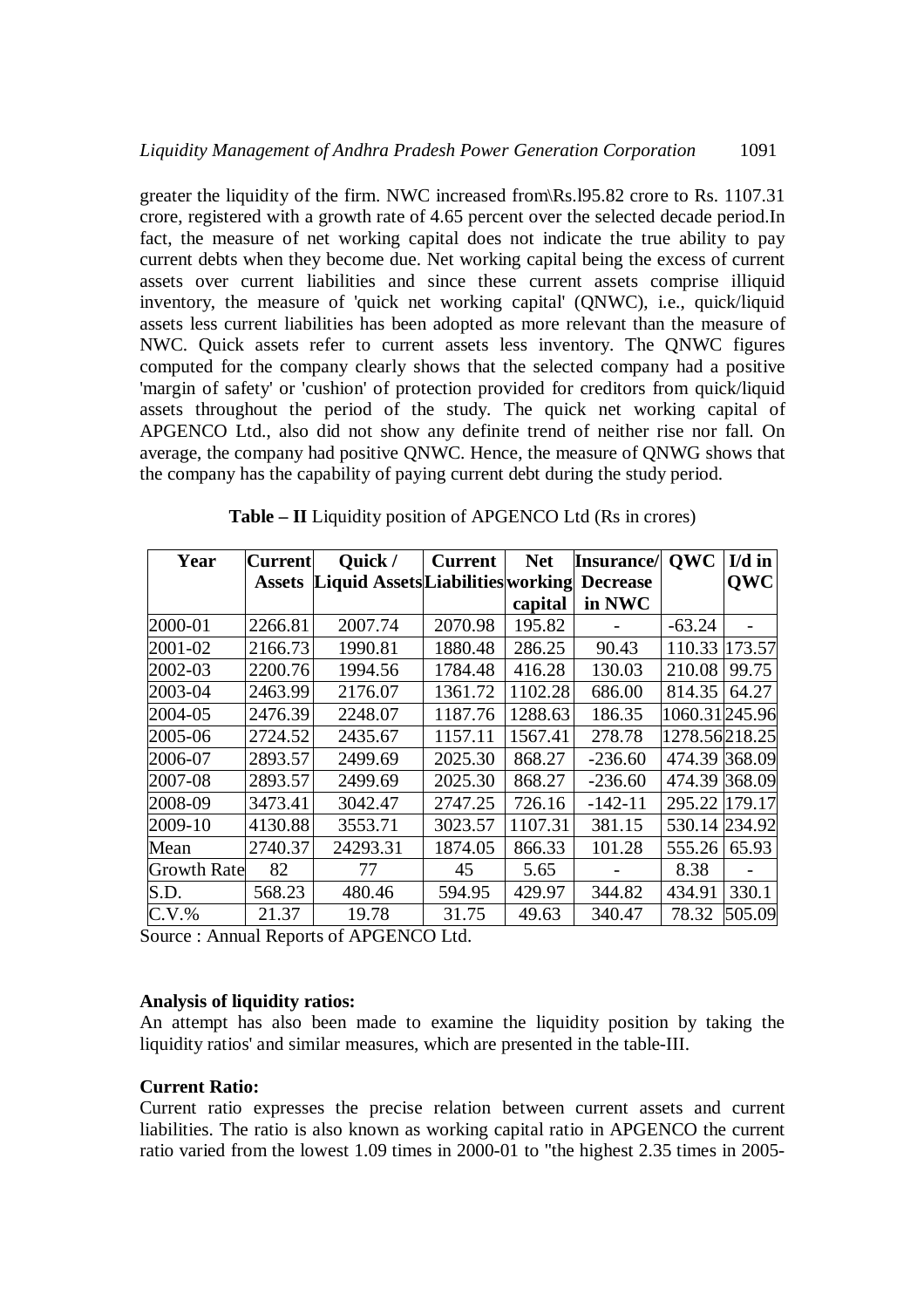06 with an average 1.55 times the standard deviation was 0.43 and the coefficient of 'variation was 27.74 percent which shoves this' liquidity position of the company was not satisfactory from the point of view of creditors Moreover, the ratios were always less than the hypothetical norm of 2:1, except in the years 2J004-05 and 2005-06. As per the ideal current ratio, the liquidity position of the selected company is not 'sound', and the company prevailed position was illiquid.

#### **Acid Test or Quick Ratio :**

Recognizing that inventory might not be very liquid, this ratio takes the quickly realizable assets and measures them against current liabilities. It is calculated by dividing quick assets by current liabilities.

It is clear from Table-III, that the quick ratio fluctuated between 0.97 times in 2001-02 to 2.10 times in 2005-06. Moreover, the ratio was always'.more than one (average 1.38 times) throughout the period of the study except in the year 2000-01, which shows over dumping of liquid funds than the required, resulting in a negative impact on profitability. Consequently to this a low earning capacity, decline in share value, raising the price of power per unit, lower wage as well as adverse working conditions are seen in the sample company.

## **Absolute Liquidity Ratio:**

Absolute liquidity ratio; is the refinement of the concept of eliminating inventory. From liquid assets because of their uncertain value at the liquidation. Although receivables are generally much more liquid in nature than inventories, some doubt may exist concerning their liquidity as well. So, by eliminating receivables are inventories from the current assets, another measure of liquidity is derived by relating the sum of cash and marketable securities to the current liabilities. It's norm is 0.5:1 i.e., half the current assets to be maintained to meet the current liabilities.

Table-III exhibits the absolute liquidity ratio varied from the lowest 0.014 in 2004-05 to the highest 0.046 in 2003-04 over the decade period. On average, this ratio was 0.029 times. The standard! deviation was 0.015 and the Coefficient of variation was 51.72 per cent. This table shows that the cash position of the company was not satisfactory, which was lower in current assets as compared with the norm of 0.5:1 during the decade period. This adversely affect on the goodwill of the company.

#### **Inventory Turnover Ratio:**

This, ratio establishes a relationship between the sales and average stock kept by a concern during a period. It focuses on the inventory control policy adopted by a concern.Table III evidences that the inventory turnover ratio registered a fluctuating trend i.e. varied between from the lowest 11.15 times in 2009-10 to the highest 22.52 times in 2001-02, where as the average ratio was 15.63 times during the period under study. The standard deviation was 3.61 and the coefficient of variation was 23.10 per cent.

#### **Age of inventory :**

The movement of the inventory or the stock during a year can be known from this,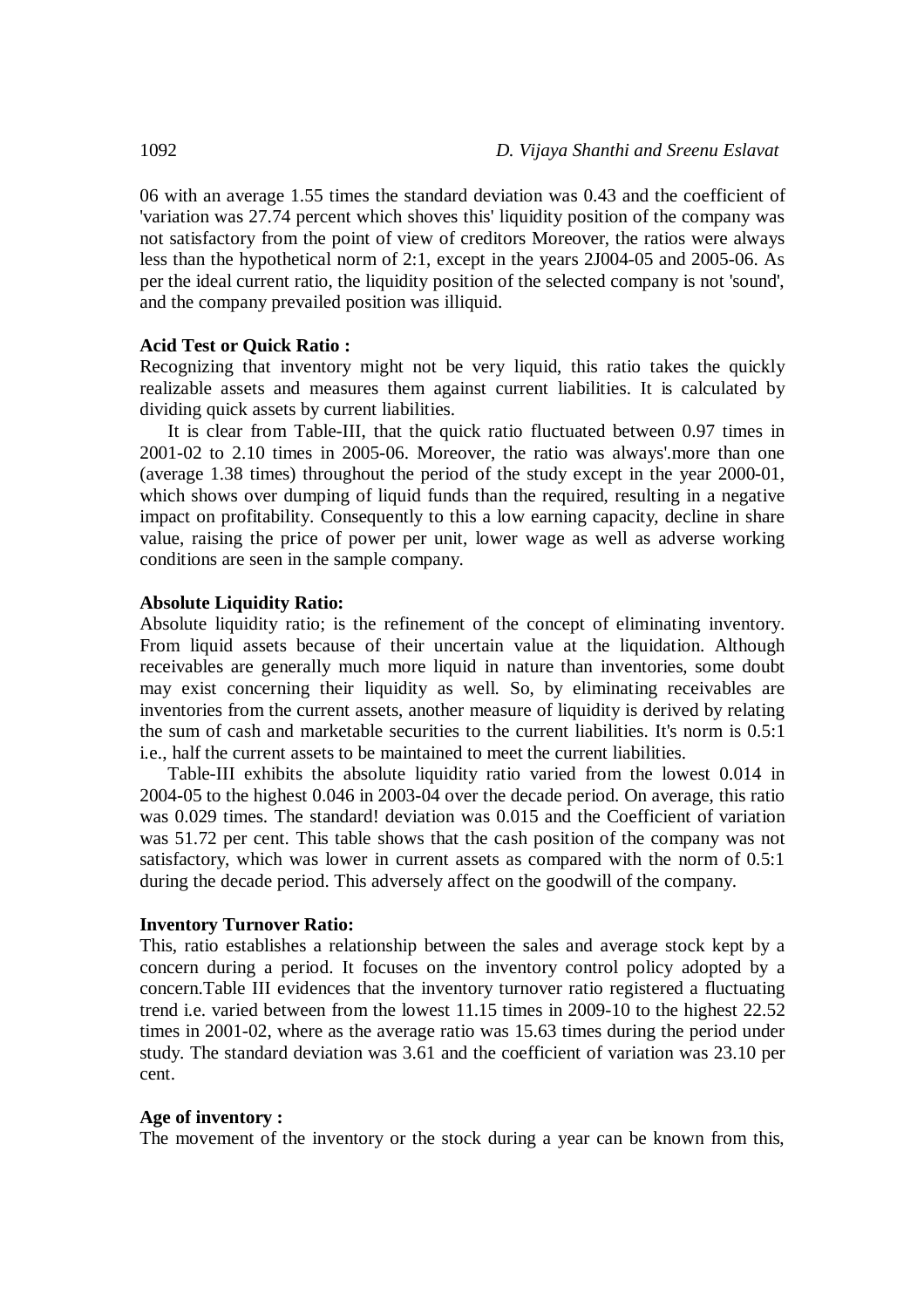ratio. The lower the age of the inventory, the better the liquidity position and vice versa. The age of the inventory fluctuated from the lowest 16 days in 2()01-02 to the highest 32 days in 2009-10 with the overall average of 24 f days. The standard deviation was 5.28 and the coefficient of variation was 22 per cent

## **Debtors turnover ratio:**

This ratio focus on the credit and collection policy adopted by a concern. It indicates the number of times the debtors are. turned during a year. Since debtors constitute a major element of current assets/ the credit and collection policy of a concern must be under continuous watch. The higher the value of the debtor's turnover, the more efficient is the management of assets and vice versa. The ratio exhibited in the Table-Ill, registered a fluctuating trend from the highest 2.82 in 2002-03. to the lowest 1.71 times in 2005-06 with an average of 2.19 times which is not satisfactory in the; selected company and this was much lower than the standard set by CMIE Whereas the standard deviation was 0.42 and the coefficient of variation was 19.18 per cent. It is not a good sign from the liquidity point of view.

# **Average collection period:**

Average collection period shows the number of days that lapse between the date of actual credit sales to the debtors and the date of actual payment made by the debtors for the dually, a high collection period implies an inefficient collection performance, which in turn, adversely affects the liquidity or short-term paying rapacity of a firm out of its current liabilitiesTable-III reveals the average collection period shows a fluctuating trend from the highest collection period 213 days in 2005-06 and the lowest collection period 129 days in 2000-01 and 2002-03 with an average of 171 days. This may indicate the liberal credit policy adopted by the company. The standard deviation was 29 and the co-efficient of variation was 16.26 per cent.

## **Working capital turnover ratio:**

The working capital of a concern is directly related to sales. This ratio is computed by dividing the net sales by the net working capital. Is shows the number of times the net working capital turned over a particular accounting period. The working capital turnover ratio helps to measure the efficiency of the utilization of net working capital.It is depicted from table-III that the working capital turnover ratio recorded a significant decreasing trend over a decade period from 19.39 in 2000-01 to 5.81 in 2009-10, however the same varied from the lowest 2.48 (2005-06) to the highest 19.39 (2000-01) within an average of 7.60, standard deviation 5.45 and coefficient of variation was 71.71 percent. This shows that the sudden decreasing and high degree of variation is also not good to the company.

# **Current assets to sales ratio :**

This ratio is applied to measure the turnover and profitability of the total current assets employed to conduct the operations of a firm. The ratio is calculated by diving the amount of sales by the amount of current assets. The idea behind the current assets turnover ratio is to give an overall impression of how rapidly the total investment in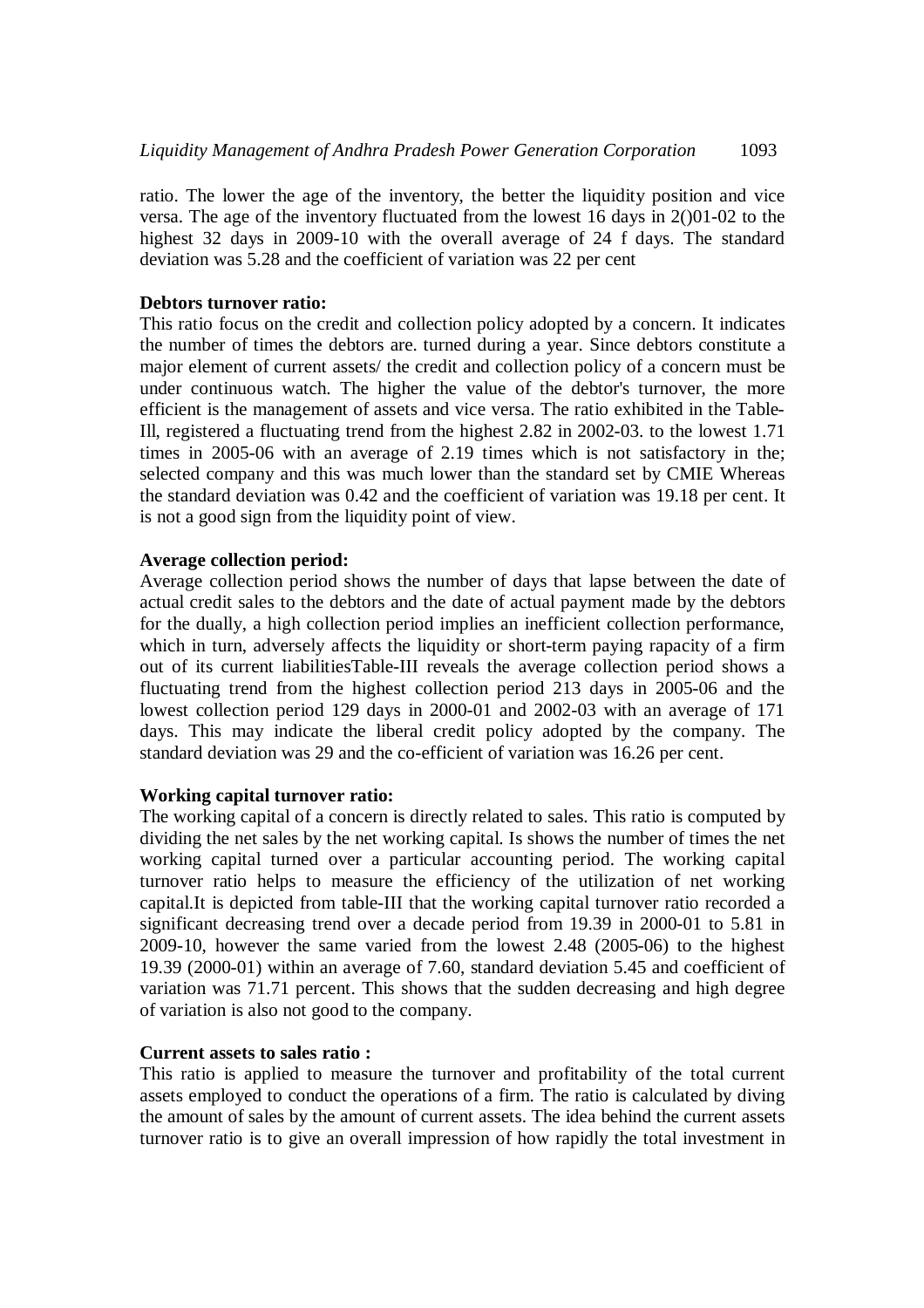current assets is being turned and is thought of by some as index of "efficiency" or "profitability".Finally Table-III gives an idea of the turnover of current assets employed by the company under study. In the company, the current assets turnover ratio fluctuating from 1.42 times in 2005-06 to 1.86 times in 2002-03 with the overall average of 1.67 times. The standard deviation was 0.13 and the coefficient of variation was 7.78 percent, which shows the use of current assets is more consistent over a decade period.Table – III reveals that out of the eight different parameters of liquidity management, current assets to sales is most consistent followed by average collection period, debtors to sales, age of inventory, inventory to sales, current ratio, liquid ratio, absolute liquid ratio and working capital turnover ratio of which working capital turnover ratio and absolute liquid ratios are mover variate over the selected decade period of study.

#### **Current assets to total assets ratio :**

Indicates the extent of funds invested for working capital purpose and thus express the relationship between the amounts of current assets to the amount of investment in total assets. The management of current assets is of great importance as the size of investment in current assets was observed to be significant in sample company.Table – IV : Reveals the percentage of each current assets. The liquidity ranking in case of debtors (including other current assets) to current assets ratio, loans and advances to current assets ratio and cash & bank balance to current assets ratio, a high value indirect relatively favourable position and ranking has been done in that order. On the other hand, low inventory to current assets ratio shows unfavourable position and here ranking has been done in that order. Final liquidity rank for the 10 years shows that it was most sound liquidity position in the year 2007-08. The least liquidity rank position was in 2008-09. This yearly ranking indicates that there has been an improvement in the liquidity performance of the company..

| <b>Table – III</b> SEEECTED EIQUIDITT KATIOS OF AFUERCO ERG.<br> Current Quick Absolute Inventory  Age of   Debtors  <br><b>Average Working Current</b> |        |       |        |       |       |       |                                                                 |          |        |  |
|---------------------------------------------------------------------------------------------------------------------------------------------------------|--------|-------|--------|-------|-------|-------|-----------------------------------------------------------------|----------|--------|--|
| Year                                                                                                                                                    |        |       |        |       |       |       |                                                                 |          |        |  |
|                                                                                                                                                         | ratios |       |        |       |       |       | Ratio Liquidity Turnover Inventory Turnover Collection  Capital |          | assets |  |
|                                                                                                                                                         |        |       | ratios | ratio |       | Ratio | period                                                          | Turnover | to     |  |
|                                                                                                                                                         |        |       |        |       |       |       |                                                                 | ratios   | sales  |  |
|                                                                                                                                                         |        |       |        |       |       |       |                                                                 |          | ratios |  |
| 2000-01                                                                                                                                                 | 1.09   | 0.97  | 0.017  | 14.66 | 23    | 2.81  | 129                                                             | 19.39    | 1.67   |  |
| 2001-02                                                                                                                                                 | 1.15   | 10.06 | 0.018  | 22.52 | 16    | 2.71  | 134                                                             | 13.84    | 1.83   |  |
| 2002-03                                                                                                                                                 | 1.23   | 1.12  | 0.026  | 19.86 | 18    | 2.82  | 129                                                             | 9.84     | 1.86   |  |
| 2003-04                                                                                                                                                 | 1.81   | 1.60  | 0.046  | 14.19 | 25    | 0.06  | 177                                                             | 3.71     | 1.66   |  |
| 2004-05                                                                                                                                                 | 2.08   | 1.89  | 0.014  | 18.28 | 19    | 1.96  | 186                                                             | 3.24     | 1.68   |  |
| 2005.06                                                                                                                                                 | 2.35   | 2.10  | 0.061  | 13.46 | 27    | 1.71  | 213                                                             | 2.48     | 1.42   |  |
| 2006-07                                                                                                                                                 | 1.74   | 1.56  | 0.025  | 16.01 | 22    | 1.95  | 186                                                             | 3.80     | 1.61   |  |
| 2007-08                                                                                                                                                 | 1.43   | 1.23  | 0.020  | 11.72 | 31    | 1.90  | 191                                                             | 5.31     | 1.59   |  |
| 2008-09                                                                                                                                                 | 1.26   | 1.11  | 0.025  | 14.46 | 25    | 2.12  | 172                                                             | 8.58     | 1.79   |  |
| 2009-10                                                                                                                                                 | 1.36   | 1.18  | 0.039  | 11.15 | 32    | 1.89  | 193                                                             | 5.81     | 1.56   |  |
| Mean                                                                                                                                                    | 1.55   | 1.38  | 0.029  | 15.63 | 24    | 2.19  | 171                                                             | 7.60     | 1.67   |  |
| S.D.                                                                                                                                                    | 0.43   | 0.39  | 0.015  | 3.61  | 5.28  | 0.42  | 29                                                              | 5.45     | 0.13   |  |
| C.V                                                                                                                                                     | 27.74  | 28.26 | 51.72  | 23.09 | 21.83 | 19.18 | 16.96                                                           | 71.71    | 7.78   |  |

**Table – III** SELECTED LIQUIDITY RATIOS OF APGENCO Ltd.

Source : Annual Repots of APGENCO Ltd.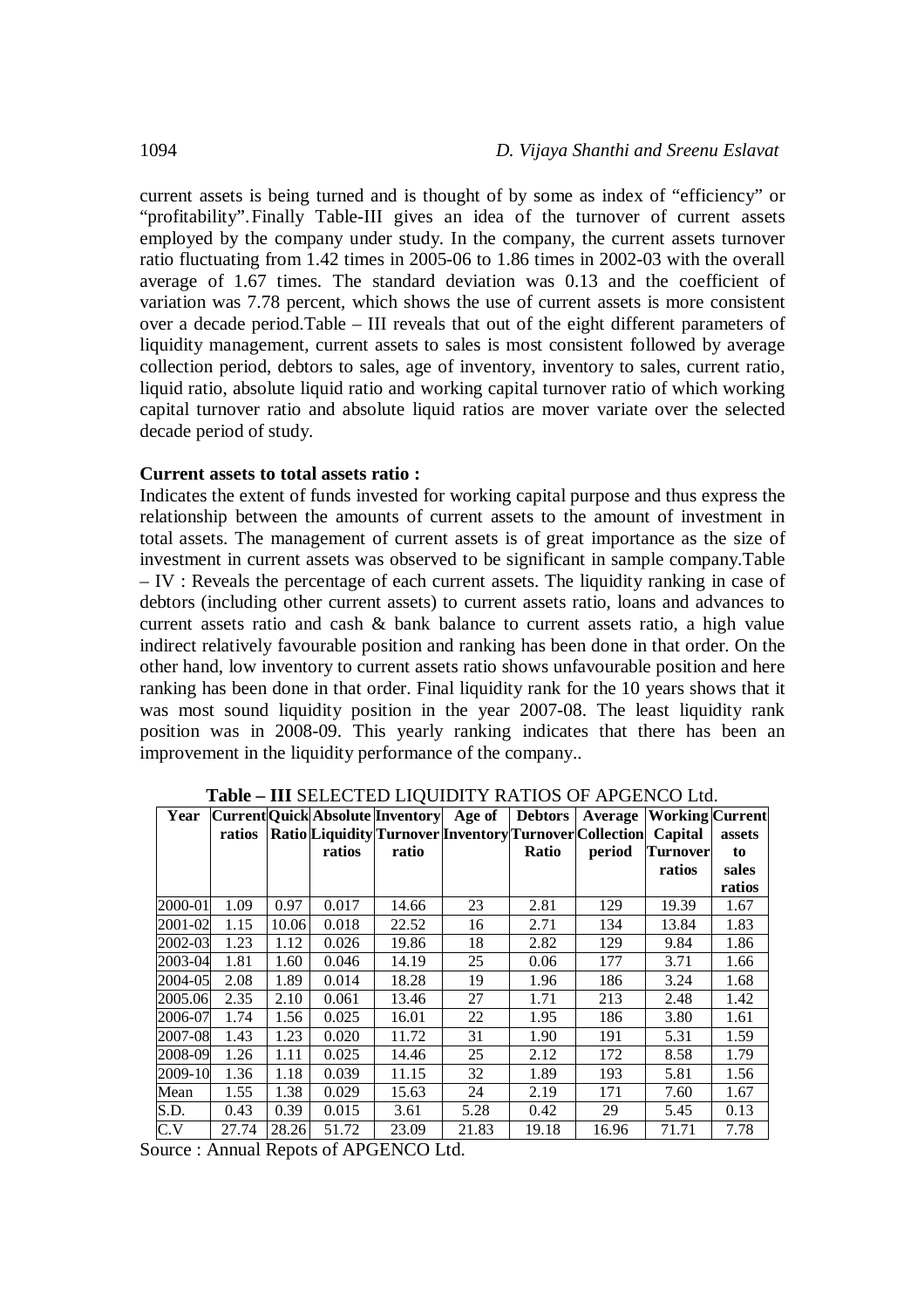| Year    | <b>Inventory</b> Debtors |       | Cash $\&$                    | <b>Loans and Liquidity Rank Total Final</b> |                |                |                |                 |                 |                |
|---------|--------------------------|-------|------------------------------|---------------------------------------------|----------------|----------------|----------------|-----------------|-----------------|----------------|
|         |                          |       | <b>Bank balance Advances</b> |                                             |                | 2              | 3              | 4               | <b>RankRank</b> |                |
| 2000-01 | 11.43                    | 59.51 | 1.52                         | 27.54                                       | 7              | 10             |                |                 | 25              | 3              |
| 2001-02 | 8.12                     | 67.40 | 1.54                         | 22.92                                       | $\overline{2}$ | 8              | 6              | $\overline{2}$  | 18              | 9              |
| 2002-03 | 9.37                     | 65.90 | 2.12                         | 22.62                                       | 4              | 9              | 4              | 3               | 20              | 6.5            |
| 2003-04 | 11.69                    | 80.63 | 2.52                         | 5.147                                       | 8              | 7              | 3              | 5               | 23              | 4              |
| 2004-05 | 9.22                     | 86.18 | 0.68                         | 3.93                                        | 3              |                | 10             | 6               | 20              | 6.5            |
| 2005-06 | 10.60                    | 83.61 | 2.60                         | 3.19                                        | 6              | 4              | $\overline{2}$ | 7               | 19              | 8              |
| 2006-07 | 10.07                    | 82.51 | 1.42                         | 6.01                                        | 5              | 5              | 8              | 4               | 22              | 5              |
| 2007-08 | 13.61                    | 83.62 | 1.38                         | 1.19                                        | 9              | 3              | 9              | 8               | 29              |                |
| 2008-09 | 12.41                    | 84.55 | 2.01                         | 1.03                                        |                | $\overline{2}$ | 5              | 9               | 17              | 10             |
| 2009-10 | 13.97                    | 82.44 | 2.89                         | 0.70                                        | 10             | 6              |                | 10 <sup>1</sup> | 27              | $\overline{2}$ |

**Table – IV** Liquidity Ranking of APGENCO Ltd. (Component of Gross working capital %)

Source: Annual Reports of APGENCO Ltd.

## **Conclusion :**

Findings of the study revealed that the average proportion component of sundry debtors crossed the  $3/4<sup>th</sup>$  and the cash and bank balance proportion has not been reached the required balance, which adversely affects on the liquidity position of the APGENCO Ltd., in the light of private participation in the power industry. Another significant finding was that the average current ratio was 1.55 which shows insufficiency of current assets to meet the current or short-term obligations. This clears that the Power Generation has not been maintaining the optimum liquidity management during the study period. Further, there is an immense need to take stringent measures by the Andhra Pradesh government in maintaining optimum financial policy to overcome shortages and difficulties and for smooth power generation for meeting the demand of power in the state on par with the private power-sector companies in the liberalized scenario.

## **References :**

- [1] Banerjee, B.(1995). "Financial Policy & Management Accountancy". 5<sup>th</sup> Edition The World Press Private Ltd., Kolkata. pp:74 146,
- [2] Annual reports of APGENCO Ltd.
- [3] Kannadhasan, M.(2007). "Working Capital Management in a Public Ltd. Co.-A Case Study", The Icfaian Journal of Management Research, Vol.6, No.5, May Issue, pp.20-33.
- [4] Mukhopadhyay, D.(2004). "Working Capital Management in Heavy Engineering Firms- A Case Study", The Management Accountant, I.C.W.A.I.